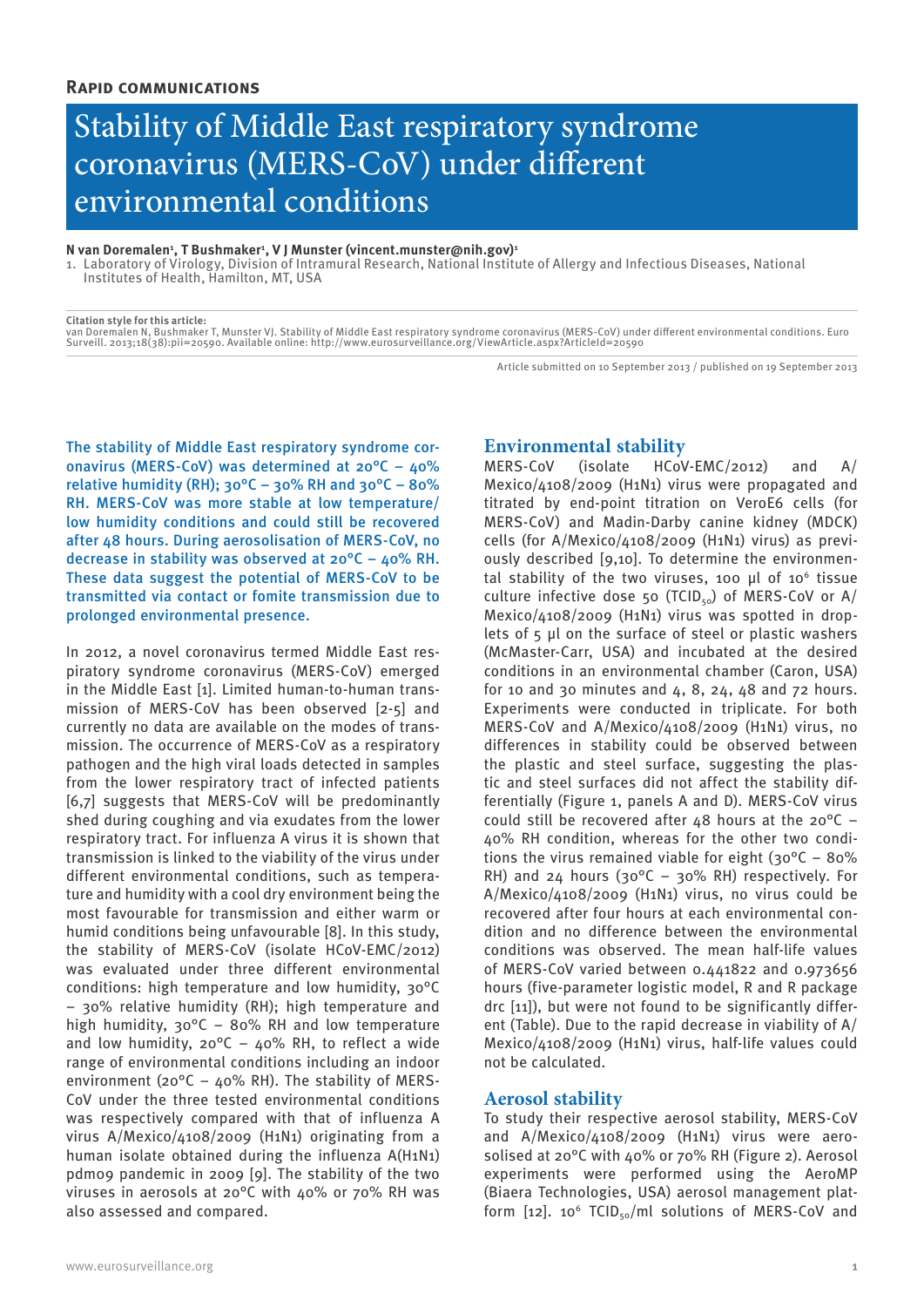#### **Figure 1**

Viability over time of Middle East respiratory syndrome coronavirus (MERS-CoV) and A/Mexico/4108/2009 (H1N1) virus under different environmental conditions



RH: relative humidity; TCID<sub>50</sub>: tissue culture infective dose 50.

10<sup>6</sup> TCID<sub>50</sub> of MERS-CoV (isolate HCoV-EMC/2012) (panels A and B) or A/Mexico/4108/2009 (H1N1) virus (panels C and D) was spotted on plastic (panels A and C) or steel (panels B and D) surfaces, incubated at 20°C – 40% RH (blue);  $30^{\circ}$ C – 30% RH (green) and  $30^{\circ}$ C – 80% RH (red) and titrated on VeroE6 cells (for MERS-CoV) or Madin-Darby canine kidney (MDCK) cells (for A/Mexico/4108/2009 (H1N1) virus).

A/Mexico/4108/2009 (H1N1) virus respectively were aerosolised in triplicate for 10 minutes. Aerosols were collected continuously during aerosolisation in tissue culture media (10 ml, DMEM) with an All Glass Impinger (Ace Glass Inc., USA). Collected aerosols were analysed by quantitative real-time polymerase chain reaction (qRT-PCR) and by virus titration  $[10,13,14]$ . TCID<sub>50</sub> equivalents were generated using a standard curve of 10-fold diluted MERS-CoV RNA of known concentration in the qRT-PCR. Viral genomic RNA levels in  $TCID_{50}$ equivalents, representative of total amount of virus particles, were compared to TCID<sub>50</sub>, representative of the amount of viable virus of either MERS-CoV or A/ Mexico/4108/2009 (H1N1) virus [13,14].

MERS-CoV decreased only  $7\%$  in viability at  $40\%$  RH. whereas the viability at 70% RH decreased significantly with 89% (unpaired one-tailed Student's t-test,  $p=0.0045$ ). The viability of A/Mexico/4108/2009 (H1N1) virus decreased under both conditions with 95% for 40% RH and 62% for 70% RH respectively. This decrease was found to be significant at 40% RH (p=0.0095), but not at 70% RH and did not differ significantly between the two conditions.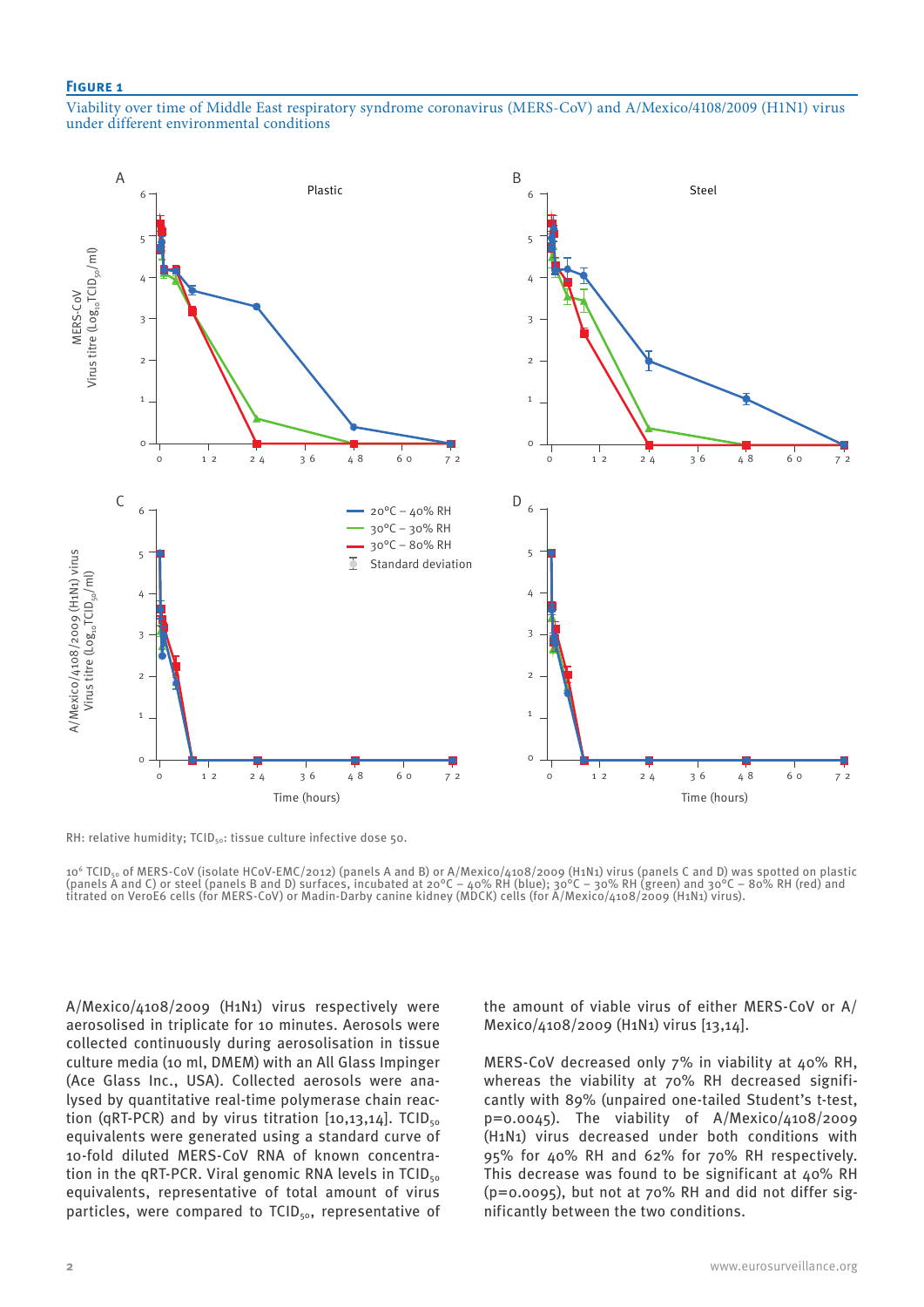#### **Table**

Decay of Middle East respiratory syndrome coronavirus (MERS-CoV) on plastic and steel surfaces at different temperatures and percent humidity

| Surface type; temperature,<br>relative humidity | Mean half-life time of<br>MERS-CoV (hours) <sup>a</sup> | Standard<br>deviation |
|-------------------------------------------------|---------------------------------------------------------|-----------------------|
| Plastic; 20°C, 40%                              | 0.954523                                                | 1.110443              |
| Plastic; $30^{\circ}$ C, $30^{\circ}$           | 0.441822                                                | 0.345291              |
| Plastic; 30°C, 80%                              | 0.904005                                                | 4.6838                |
| Steel; 20°C, 40%                                | 0.940139                                                | 1.837771              |
| Steel; 30°C, 30%                                | 0.973656                                                | 0.31109               |
| Steel; 30°C, 80%                                | 0.641163                                                | 0.825395              |

<sup>a</sup> Mean half-life was determined from three independent experiments.

# **Discussion**

Since MERS-CoV emerged [1], an increasing number of human cases have been identified in eight different countries with a case-fatality rate of 50- to 60% [15]. Small clusters of cases with human-to-human transmission have occurred in the United Kingdom, France and Italy. In these clusters, initial cases had a recent travel history to the Middle East and subsequently infected secondary cases [2-5]. In addition, the largest cluster with suspected human-to-human transmission of MERS-CoV has been observed in Saudi Arabia and is epidemiologically linked to healthcare facilities, suggesting nosocomial transmission [16]. The recent identification of the potential circulation of MERS-CoV in dromedary camels could indicate that both zoonotic and human-to-human transmission is involved in the ongoing spread of MERS-CoV [17,18].

Here we show that compared to A/Mexico/4108/2009 (H1N1) virus, MERS-CoV remains viable for a longer duration in the environment. After four hours no viable A/Mexico/4108/2009 (H1N1) virus was detected in comparison to 8, 24 or 48 hours for MERS-CoV depending on environmental conditions (Figure 1, panels A and D). MERS-CoV was very stable in aerosol form at 20°C – 40% RH. The decrease in viability at 20°C – 70% RH (89%) was comparable to that of A/Mexico/4108/2009 (H1N1) virus. Severe acute respiratory syndrome coronavirus (SARS-CoV) has been reported to stay viable for up to five days at 22 to 25°C and 40 to 50% RH and increase in temperature and humidity resulted in a rapid loss of viability [19]. Although a comparison between different experimental studies should be approached cautiously, the relative stability of MERS-CoV at  $20^{\circ}$ C –  $40\%$  RH and the rapid decrease in virus viability at higher temperatures and higher humidity suggests that MERS-CoV and SARS-CoV share relatively similar stability characteristics. Although the route of transmission for MERS-CoV is currently unknown, the spread of MERS-CoV between people in close contact

#### **Figure 2**

#### Aerosol stability of Middle East respiratory syndrome coronavirus (MERS-CoV) and A/Mexico/4108/2009 (H1N1) virus under different relative humidity conditions\*



\* = p-value <  $0.05$ ; \*\* = p-value <  $0.01$ .

TCID50: tissue culture infective dose 50.

106 TCID50/ml of MERS-CoV (panel A) and A/Mexico/4108/2009 (H1N1) (panel B) were aerosolised and viability was determined by titration on VeroE6 cells (for MERS-CoV) or Madin-Darby canine kidney (MDCK) cells (for A/Mexico/4108/2009 (H1N1) virus), and compared to  $TCID_{50}$  equivalents derived by quantitative real-time polymerase chain reaction (qRT-PCR).

TCID<sub>50</sub> equivalents were extrapolated from standard curves generated by adding dilutions of RNA extracted from a MERS-CoV stock with known virus titre in parallel to each run.